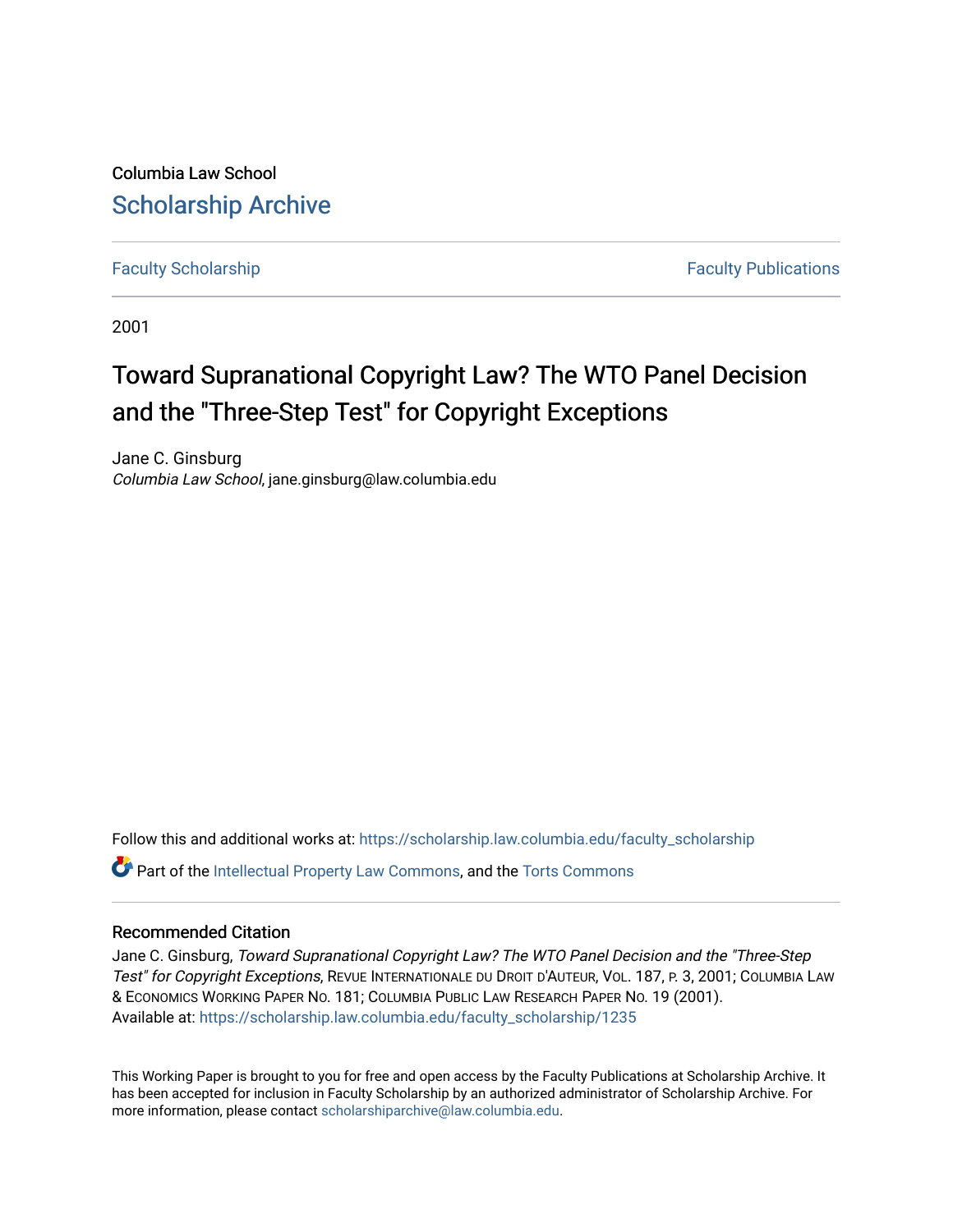## **Columbia Law School**

**The Center for Law and Economic Studies** Working Paper No. 181

**Public Law & Legal Theory Research Paper Group** Paper Number 19

### **Toward Supranational Copyright Law? The WTO Panel Decision and the "Three-Step Test" for Copyright Exceptions**

**School of Law Columbia University Jane C. Ginsburg**

January, 2001

Forthcoming in *Revue Internationale du Droit d'Auteur*, January 2001

*This paper can be downloaded without charge from the Social Science Research Network electronic library at: http://papers.ssrn.com/paper.taf?abstract\_id=253867*

*An index to the working papers in the Columbia Law School Working Paper Series is located at: http://www.law.columbia.edu/lawec/*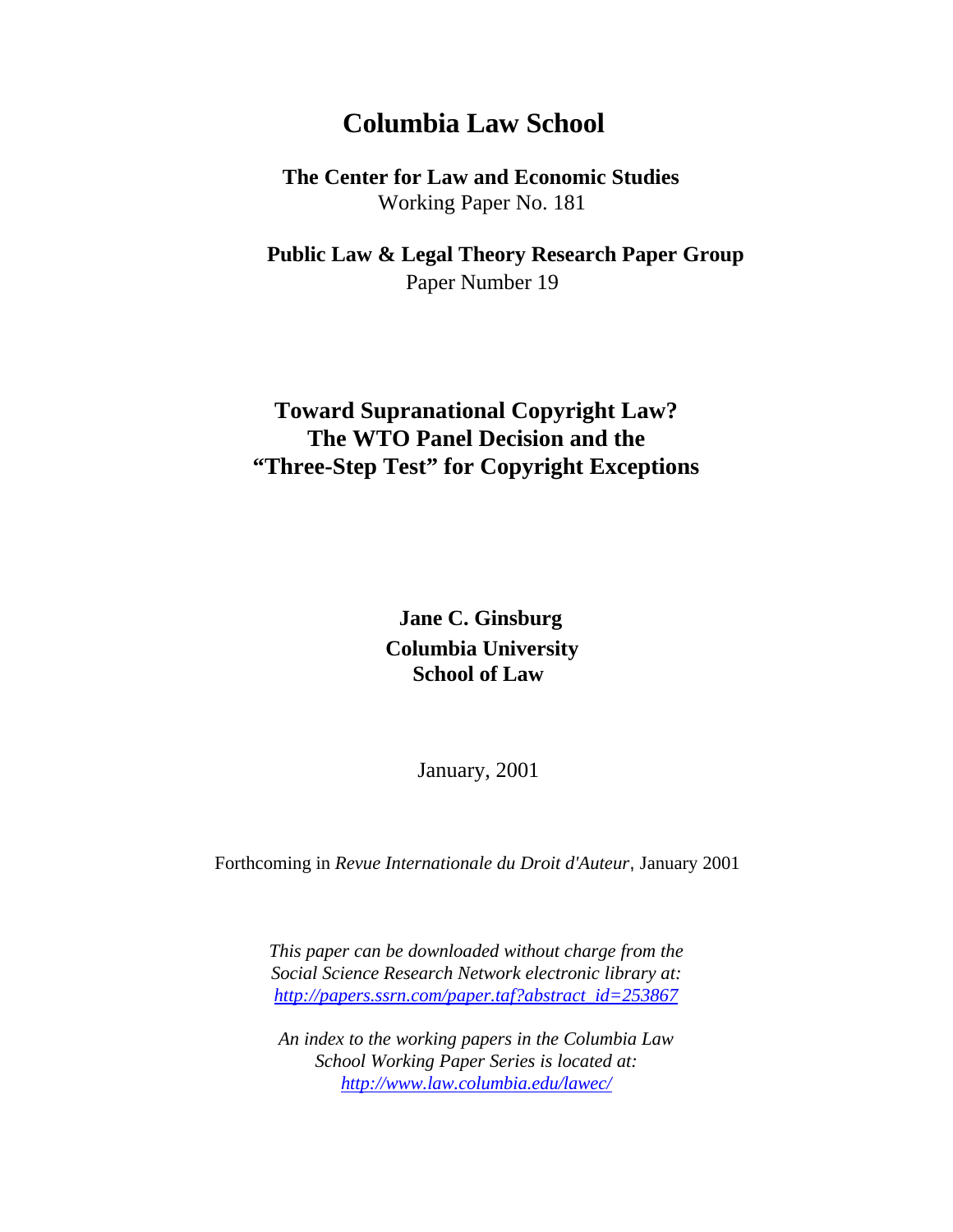#### **TOWARD SUPRANATIONAL COPYRIGHT LAW? THE WTO PANEL DECISION AND THE "THREE-STEP TEST" FOR COPYRIGHT EXCEPTIONS**

Jane C. Ginsburg, Professor, Columbia University School of Law1

#### *Abstract*

A dispute resolution panel of the World Trade Organization in June 2000 held the United States in contravention of its obligation under art. 13 of the TRIPs accord to "confine limitations or exceptions to exclusive rights to certain special cases which do not conflict with a normal exploitation of the work and do not unreasonably prejudice the legitimate interests of the right holder." In the dispute resolution proceeding, initiated by the European Union at the behest of the Irish performing rights organization, the contested exception, enacted in the 1998 "Digital Millennium Copyright Act," exempted a broad range of retail and restaurant establishments from liability for the public performance of musical works by means of communication of radio and television transmissions.

The WTO panel decision marks the first time an international adjudicative body has interpreted either art. 13 of TRIPs, or art. 9.2 of the Berne Convention, the text TRIPs incorporates, and generalizes from the Berne Convention reproduction right to all TRIPs and Berne rights under copyright. Berne art. 9.2/TRIPs art. 13 impose the "three-step test" to evaluate the legitimacy of exceptions and limitations on copyright; the panel-s decision extensively analyzes each of the steps. As other multilateral instruments, such as the 1996 WIPO Copyright Treaty (art. 10) and WIPO Performers and Phonograms Treaty (art. 16.2), as well as the pending European Union Information Society Directive (art. 5.4), increasingly adopt the "three-step test," the WTO Panel decision may significantly advance the development of a truly supra national law of copyright.

This article will analyze the Panel's interpretation of the test is three steps, and their application to the U.S.-law exemption. The article will also compare the Panel-s treatment of the three-step test with the prior analyses proposed by several Berne Convention commentators, in order to reflect on what the Panels analysis might mean for copyright exceptions more broadly. It is important to recognize, however, that the decision=s actual impact on international copyright law will also depend on other considerations that will not be addressed here, including: Member State compliance with Panel decisions; the precedential effect of one Panel decision on later dispute resolution panels; and the willingness of national courts to look to WTO Panel decisions for guidance in evaluating local exceptions.

<sup>1</sup>Many thanks for helpful discussions to Joanne Oliver (LLB, Victoria University of Wellington, N.Z.), Columbia Law School LLM class of 2001

<sup>&</sup>lt;sup>1</sup>Many thanks for helpful discussions to Joanne Oliver (LLB, Victoria University of Wellington, N.Z.), Columbia Law School LLM class of 2001.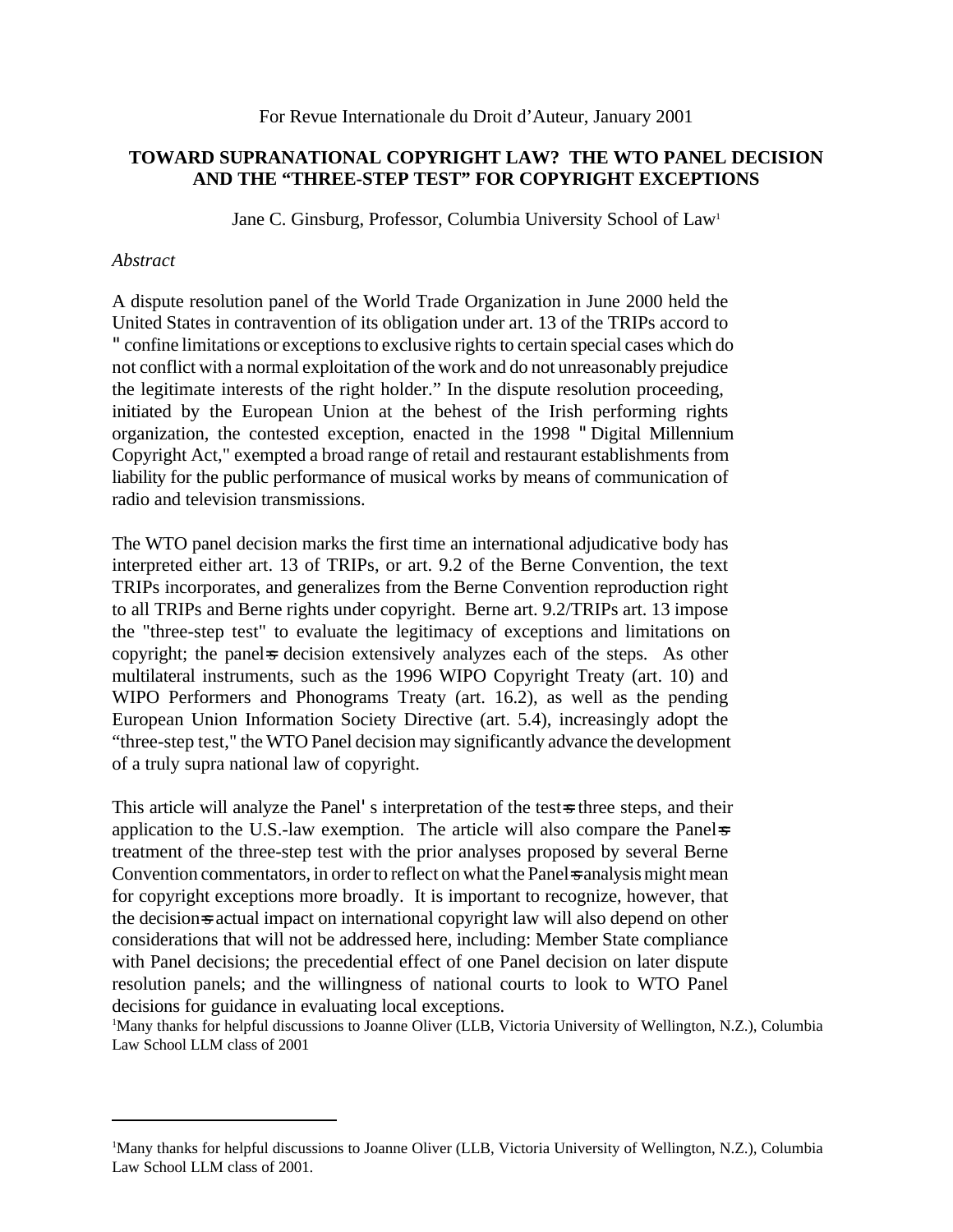#### **Introduction**

A dispute resolution panel of the World Trade Organization in June 2000 held the United States in contravention of its obligation under art. 13 of the TRIPs accord to "confine limitations or exceptions to exclusive rights to certain special cases which do not conflict with a normal exploitation of the work and do not unreasonably prejudice the legitimate interests of the right holder." In the dispute resolution proceeding, initiated by the European Union at the behest of the Irish performing rights organization, the contested exception, enacted in the 1998 "Digital Millennium Copyright Act," exempted a broad range of retail and restaurant establishments from liability for the public performance of musical works by means of communication of radio and television transmissions.

The WTO panel decision marks the first time an international adjudicative body has interpreted either art. 13 of TRIPs, or art. 9.2 of the Berne Convention, the text TRIPs incorporates, and generalizes from the Berne Convention reproduction right to all TRIPs and Berne rights under copyright. Berne art. 9.2/TRIPs art. 13 impose the "three-step test" to evaluate the legitimacy of exceptions and limitations on copyright; the panel's decision extensively analyzes each of the steps. As other multilateral instruments, such as the 1996 WIPO Copyright Treaty (art. 10) and WIPO Performers and Phonograms Treaty (art. 16.2), as well as the pending European Union Information Society Directive (art. 5.4), increasingly adopt the "three-step test," the WTO Panel decision may significantly advance the development of a truly supra national law of copyright.

This article will analyze the Panel's interpretation of the test's three steps, and their application to the U.S.-law exemption (I). The article will also compare the Panel's treatment of the three-step test with the prior analyses proposed by several Berne Convention commentators, in order to reflect on what the Panel's analysis might mean for copyright exceptions more broadly (II). It is important to recognize, however, that the decision's actual impact on international copyright law will also depend on other considerations that will not be addressed here, including: Member State compliance with Panel decisions; the precedential effect of one Panel decision on later dispute resolution panels; and the willingness of national courts to look to WTO Panel decisions for guidance in evaluating local exceptions.

#### **I The Panel's Decision**

The U.S. exemption that the Panel invalidated applied to the public performance of radio or television transmissions of non dramatic musical works by:

! any business establishment with less than 2000 gross square feet of space, and

! any food service or drinking establishment that has less than 3750 gross square feet of space,

! If the establishment is 2000 gross square feet or more, or if the food service or drinking establishment is 3750 gross square feet or more, the establishment will nonetheless be exempt, if :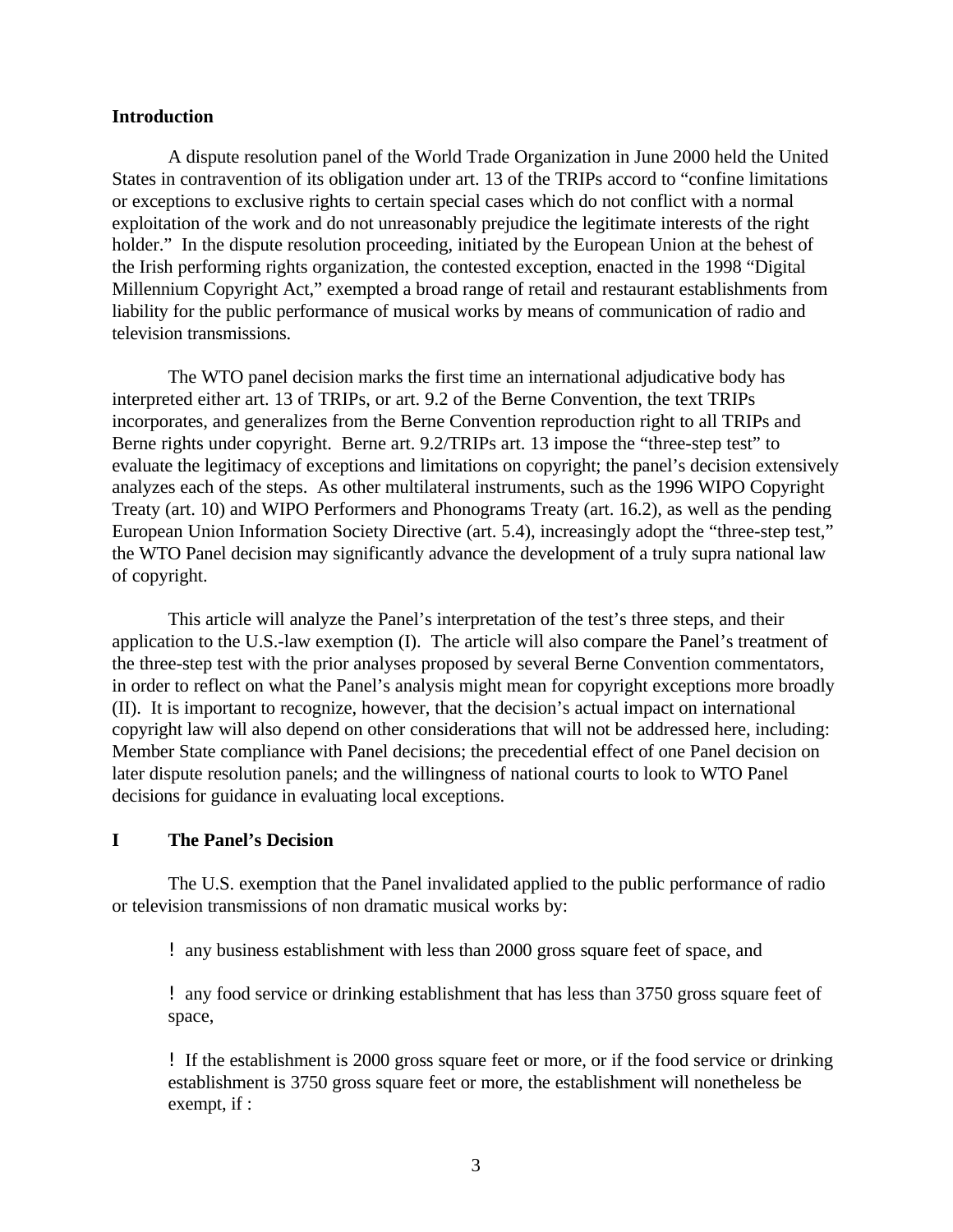! the performance of the radio transmission incorporating nondramatic musical compositions is "communicated by means of a total of not more than 6 loudspeakers, of which not more than 4 loudspeakers are located in any 1 room or adjoining outdoor space," or

!the performance of a television transmission incorporating nondramatic musical compositions is "communicated by means of a total of not more than 4 audiovisual devices, of which not more than one audiovisual device is located in any 1 room, and no such audiovisual device has a diagonal screen size greater than 55 inches, and any audio portion of the performance or display is communicated by means of a total of not more than 6 loudspeakers, of which not more than 4 loudspeakers are located in any 1 room or adjoining outdoor space."<sup>2</sup>

The 1998 exception significantly enlarged a preexisting exemption, for the "communication of a transmission embodying a performance or display of a work by the public reception of the transmission on a single receiving apparatus of a kind commonly used in private homes . . ."<sup>3</sup> The EU also, but unsuccessfully, challenged this exception.

The EU contended that the U.S. section 110(5) exemptions violated U.S. TRIPs obligations because they conflicted with arts.  $11(1)(ii)$  and  $11bis(1)(iii)$  of the Berne Convention (incorporated through art. 9.1 of TRIPs). $4$  Art. 11(1)(ii) of the Berne Convention grants to authors of dramatic and musical works the exclusive right to authorize "any communication to the public of the performance of their works". Art. 11bis(1)(iii) grants to authors of artistic works (which includes nondramatic and other musical works) the exclusive right of authorizing "the public communication by loudspeaker or any other analogous instrument transmitting, by signs, sounds or images, the broadcast of the work". Art. 11bis(2) permits member countries to determine how the transmission right shall be exercised, but, in preserving the author's "right to obtain equitable remuneration," appears to preclude outright exemptions.

The US responded that the apparent inconsistency of section 110(5) with Berne Conv. arts.  $11(1)(ii)$  and  $11bis(1)(iii)$  did not constitute a violation of TRIPs because the exceptions came within the scope of TRIPs art. 13. As a threshold matter, this defense required the Panel to address the relationship between exceptions set forth in the Berne Convention, as incorporated in TRIPs, and the general TRIPs art. 13 exception. The EU had asserted that art. 13 should apply only to the rights newly introduced into TRIPs; it should not provide an additional or broader defense to a violation of a preexisting Berne Convention right. To expand the exceptions previously set out or implied into the Berne Convention would violate that Treaty's art. 20, which permits Union member countries to enter into agreements granting more extensive rights, but which, by implication, prohibits agreements reducing Berne Convention rights, argued the EU.

 $217$  U.S.C. §  $110(5)(B)$ .

 ${}^{3}$ Id. § 110(5)(A).

<sup>4</sup>TRIPs art. 9 incorporates arts. 1-21 of the Berne Convention, with the exception of art. 6bis (moral rights).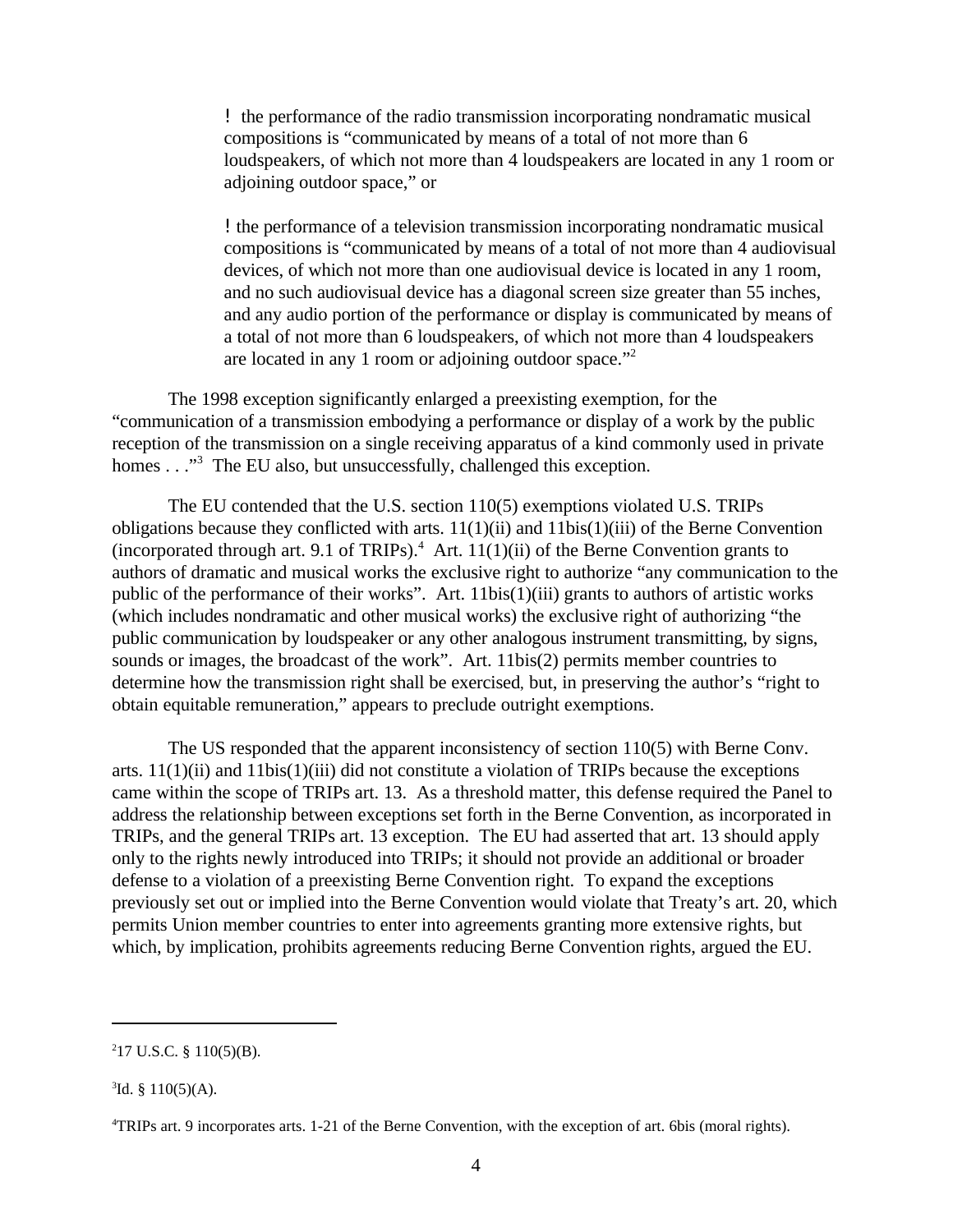The EU further claimed that, under the Berne Convention, the disputed exception could not exceed the scope of the "minor exceptions" implied into the public performance right.<sup>5</sup>

The Panel determined that TRIPs art. 9.1 incorporated not only the Berne Convention text, but also its *acquis*, that is, the context of each provision's enactment, and their prevailing interpretations. Thus, the "minor exceptions" doctrine should be deemed incorporated as well. On the question whether the scope of TRIPS art. 13 exceeds the scope of "minor exceptions," the Panel agreed with the U.S. position that art. 13 "clarifies and articulates the standards applicable to minor exceptions under the Berne Convention" but does not enlarge it.<sup>6</sup>

Having equated performance rights "minor exceptions" with exceptions permitted under the three-step test, the Panel went on to assess the merits of  $\S 110(5)$  in light of that test. The panel determined that  $\S 110(5)(B)$  failed to meet any of the test's criteria.

#### **A. "Certain special cases"**

The Panel observed that the terms of art. 13 precluded exceptions of broad general application. The scope of the exception must be well-defined ("certain"), and narrowly limited ("special"). The Panel considered whether "special" also implied a requirement that a laudable public purpose underlie the exception, but declined to undertake the evaluation of local public policy that such an interpretation would compel. Rather, citing the determinations of other WTO adjudicative bodies, the Panel "rejected interpretative tests based on the subjective aims of the national legislation."<sup>7</sup>

The Panel emphasized that  $\S 110(5)(B)$ 's broad business exception well exceeded "certain" special cases" (by contrast, it deemed the "homestyle" exception sufficiently limited to meet this standard); the term "requires that a limitation or exception in national legislation should be clearly defined and should be narrow in its scope and reach." While § 110(5)(B) may be clearly defined, it could hardly be deemed "narrow" when, according to a studies quoted by the Panel, 73 % of all eating establishments, 70% of all drinking establishments, and 45% of all retail establishments, fall below § 110(5)(B)'s size limits, and therefore benefit from the exemption. By contrast, 16% of eating establishments, 13.5% of drinking establishments, and 18% of retail establishments benefitted from the "homestyle" exemption.<sup>8</sup> Moreover, the scope of the "homestyle" exception was narrower as to the type of work: While the text of  $\S 110(5)$ (A) states "a work," the Panel and

 $^7$ Id. ¶ 6.111.

 ${}^{8}$ Id. ¶¶ 6.102-153.

<sup>&</sup>lt;sup>5</sup>The Berne Convention does not itself provide for "minor exceptions" or "minor reservations" to the public performance right. On "minor reservations," see generally, S. RICKETSON, THE BERNE CONVENTION: 1886-1986 ¶ 9.63 (1987) [hereafter RICKETSON]; Panel decision ¶¶ 6.47-66.

<sup>6</sup>Panel decision ¶ 6.82. Accord Mihaly Ficsor, *Copyright in the Digital Era: the WIPO "Internet" Treaties*, 21 Colum.-VLA J. L & Arts 197, 215 (1997) ("generally and normally, there is no conflict between the Berne Convention and TRIPs Agreement as far as exceptions and limitations to the exclusive rights are concerned," *citing* WIPO Publication No. 464(E) at 22-23.)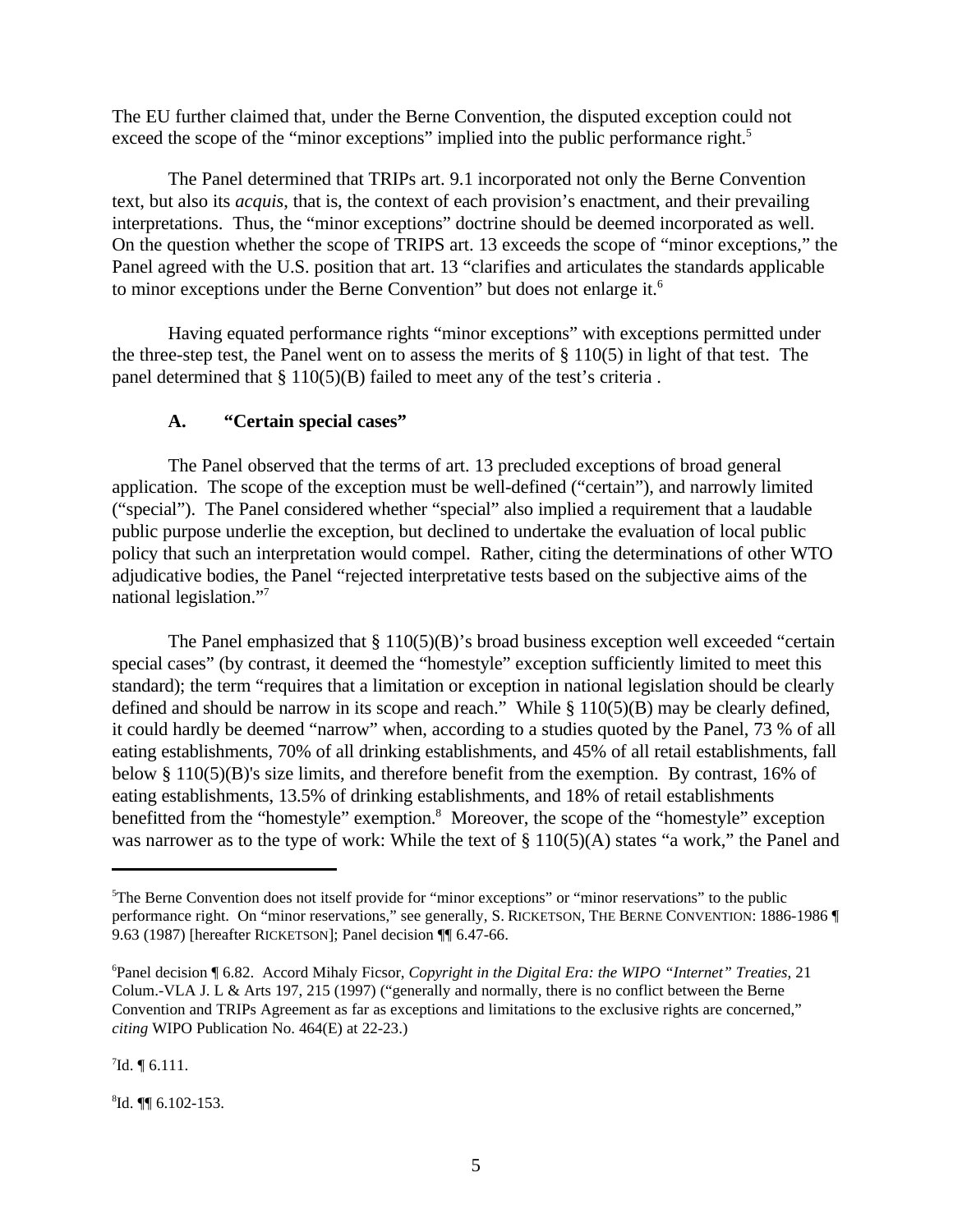parties determined that, in context with § 110(5)(B)'s treatment of non dramatic musical works, the scope of  $\S 110(5)$ (A) should be understood as limited to dramatic musical works.<sup>9</sup> That limitation kept the § 110(5)(A) exception within the confines of narrow specificity required by the Panel's interpretation.<sup>10</sup>

The Panel rejected the EU's contention that the "homestyle" exception might significantly overflow its current contours, as equipment "commonly used in a private home" becomes increasingly sophisticated, and particularly if that equipment enables transmission over the Internet.<sup>11</sup> The panel acknowledged the possibility that new technologies might render certain uses no longer "certain special cases," but stated that it was evaluating the current scope of the exception based on current technology.<sup>12</sup> The Panel's refusal to take into account potential new technologies in assessing the scope of the exception should be contrasted with the Panel's assessment of the role of new technologies and new uses on the impact of the exception on the normal exploitation of a work.

#### **B. "That do not conflict with a normal exploitation of the work"**

The Panel first addressed whether the term "normal" was "empirical" or "normative," that is, whether it denoted the way in which the work is in fact exploited, or whether it (also) implied that the nature of the exploitation was potential, permissible or desirable. The Panel determined that both connotations were appropriate.<sup>13</sup>

On the empirical side, the U.S. argued that the Panel should not address individual rights in isolation, but the package of rights in the work as a whole. Because music right holders' principal remuneration comes from "primary" performance and broadcasting – such as live performance or payment from a broadcaster in order to transmit the work – and  $\S$  110(5) relates only to "secondary" broadcasts, the U.S. contended that retransmissions of radio broadcasts were insignificant compared to the "normal," i.e., dominant, exploitation of the work.<sup>14</sup> The panel rejected this argument and agreed with the EU that each right must be considered in isolation. The panel emphasized that "possible conflict with a normal exploitation of a particular exclusive right cannot be counterbalanced or justified by a mere fact of the absence of conflict with a normal exploitation of another exclusive right, even if the exploitation of the latter right would generate more income."15 The Panel emphasized that the Berne Convention accords both primary

 $11$ Id. ¶¶ 6.137, 6.150.

 $^{12}$ Id. ¶ 6.153.

 $13$  Id. ¶ 6.166.

 $14$  Id. [6.168.]

<sup>15</sup> Id. ¶¶ 6.172-173.

<sup>&</sup>lt;sup>9</sup>See id. at  $\P$ [2.7; 6.146.

 $^{10}$ Id. ¶¶ 6.146-148.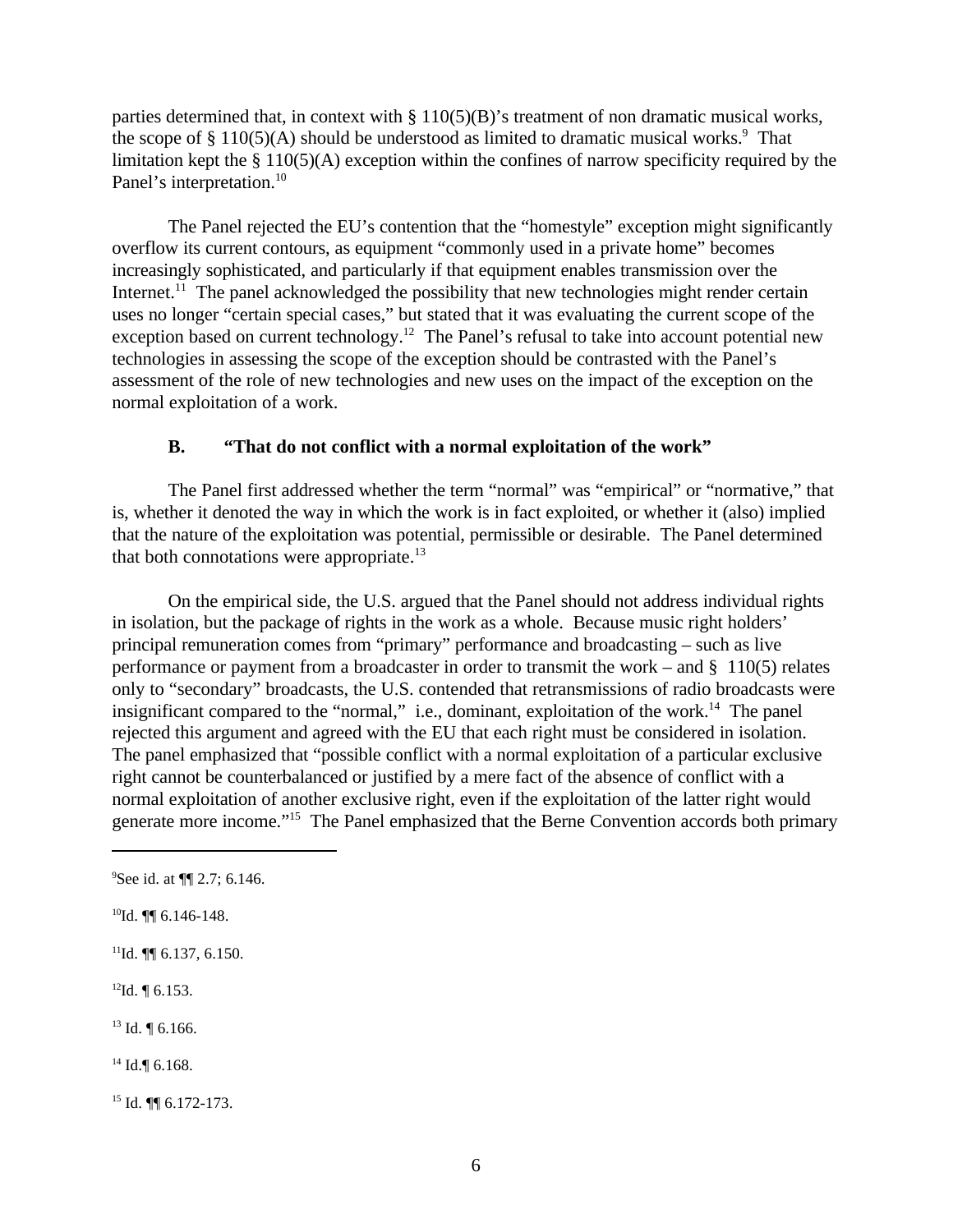and secondary transmission rights (see arts.  $11(1)(ii)$  and  $11bis(1)(iii)$ ), each of which may "normally" be exercised separately. The U.S. interpretation, however, would collapse the distinct rights, because it would disregard the conflict with individual rights, so long as exercise of the principal right were not compromised.

Turning to the "normative" connotation of "normal exploitation," the Panel looked to documents prepared for the 1967 Stockholm Revision Conference that drafted art. 9.2 of the Berne Convention.<sup>16</sup> Citing a report of the Swedish government and BIRPI (Bureaux for the Protection of Intellectual Property, the predecessor organization to WIPO), the Panel indicated that the disputed exception "should not enter into economic competition" with the right holder: according to the report, "all forms of exploiting a work, which have, or are likely to acquire, considerable economic or practical importance, must be reserved to the authors."<sup>17</sup> "Thus," the Panel continued, "it appears that one way of measuring the normative connotation of normal exploitation is to consider, in addition to those forms of exploitation that currently generate significant or tangible revenue, those forms of exploitation which, with a certain degree of likelihood and plausibility, could acquire considerable economic or practical importance."<sup>18</sup>

The Panel's cautious characterization of this test as "one way of measuring" the normalcy of an exploitation leaves open the possibility that other measures might also apply. The Panel emphasized in any event that not every commercial use of a work necessarily enters into conflict with a normal exploitation of it.<sup>19</sup> Ultimately, the Panel stated:

We believe that an exception or limitation to an exclusive right in domestic legislation rises to the level of a conflict with a normal exploitation of the work . . . if uses, that in principle are covered by that right but exempted under the exception or limitation, enter into economic competition with the ways that right holders normally extract economic value from that right to the work . . . and thereby deprive them of significant or tangible commercial gains.<sup>20</sup>

The panel indicated that current licensing practices do not necessarily define the normal extraction of economic value. These practices would not afford a "sufficient guideline" if, for example, the law of the country at issue does not confer exclusive rights in a particular use, or where, "due to lack of effective or affordable means of enforcement, right holders do not find it

 $^{20}$ Id. ¶ 6.183.

<sup>&</sup>lt;sup>16</sup>The Panel also noted Professor Ricketson's characterization of a "normal exploitation" as covering "the ways in which an author might reasonably be expected to exploit his work in the normal course of events",  $\oint$  6.176. We will return to Professor Ricketson's interpretation in Part II of this Article.

<sup>&</sup>lt;sup>17</sup>Panel decision ¶ 6.179, *quoting* Document S/1: Berne Convention; proposals for Revising the Substantive Copyright Provisions (Articles 1-20), prepared by the Government of Sweden with the assistance of BIRPI, p. 42 [hereafter "Stockholm Study"].

<sup>&</sup>lt;sup>18</sup>Panel decision  $\P$  6.180.

<sup>19</sup> Id. ¶¶ 6.181, 6.182.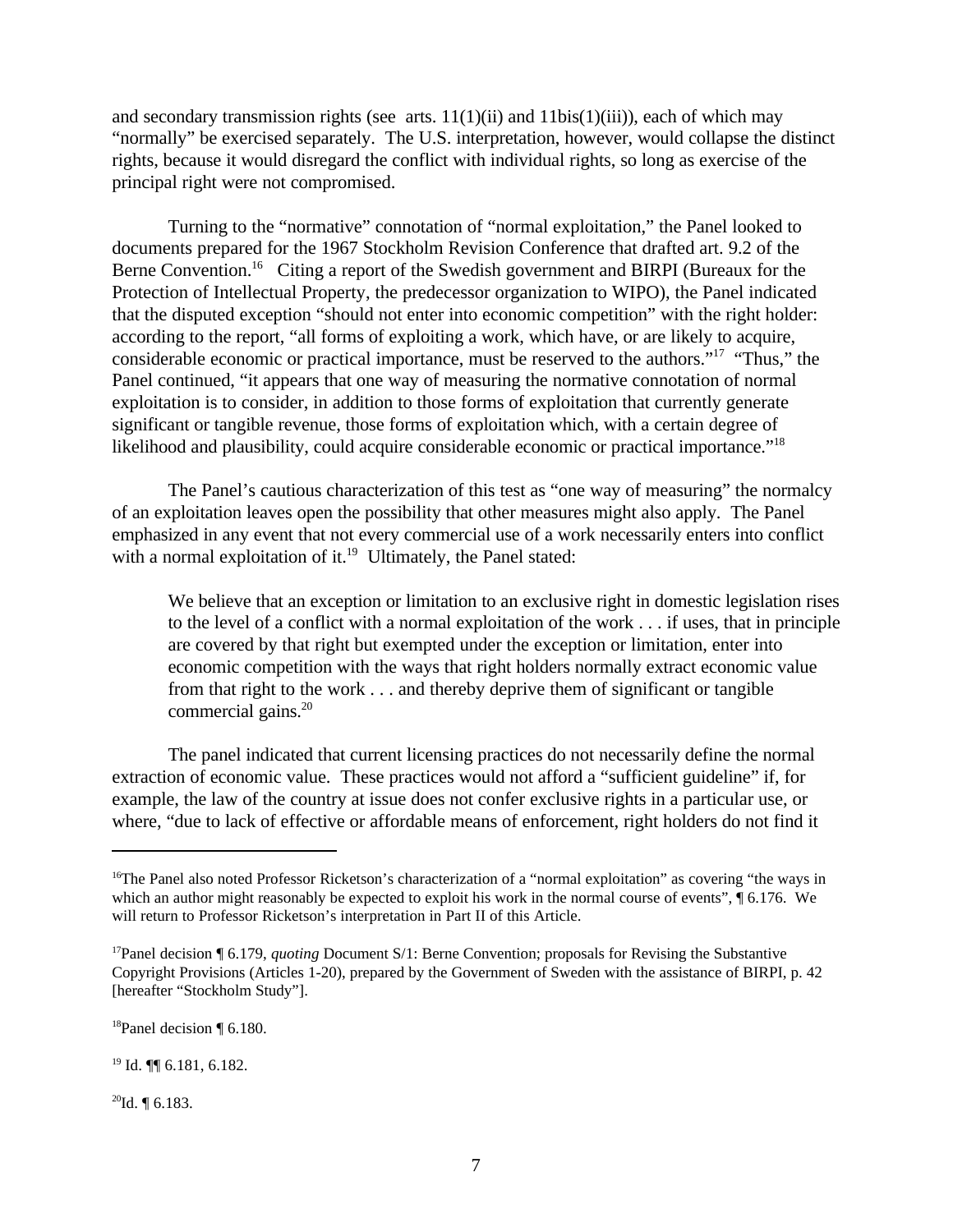worthwhile or practical to exercise their rights."<sup>21</sup> This caveat suggests that a "normal" exploitation" may be an idealized one: if the exploitation falls within the scope of the copyright, and no copyright or related cultural policies undergird the right holder's disability from exercising the right, then the exploitation may, as a normative matter, be "normal." Significantly, the Panel declined to assess the "normalcy" of the exploitation in the disputed country by reference to the exercise of rights in other economically-comparable WTO countries. The Panel did not foreclose that kind of analysis; it simply found it unnecessary in the case before it. $22$ 

Applying the "economic competition" standard, the Panel ruled the  $\S 110(5)(B)$  business exemption impermissible. The Panel observed, *inter alia*, that rights owners license business establishments to play live and recorded music, while § 110(5)(B) eliminates the basis for licensing the same establishments with respect to performing works via broadcast radio and television. If the market as a whole is music performed in business establishments, then the exemption of broadcasts significantly compromises the copyright owner's opportunity for commercial gain. Even were the markets separated into live and prerecorded music on the one hand, and broadcasts on the other, the exemption for broadcasts competes with the exploitation of the other market because it provides business establishments an incentive to shift from paying modes of exploitation to exempt modes of exploitation.<sup>23</sup>

By contrast, the Panel held that the § 110(5)(A) homestyle exception did not "conflict with a normal exploitation of the work" because it appeared to the Panel to be of little economic or practical importance.<sup>24</sup> The exception covered only a small percentage of establishments, and, according to the interpretation acknowledged by both the U.S. and the E.U., reached only dramatic musical works. The panel also observed that in the U.S., collective licensing societies do not administer the public performance rights in dramatic musical works; as a result, right holders do not normally license the right to retransmit broadcast performances of dramatic works to the small establishments covered by the homestyle exception.

#### **C. "And that do not unreasonably prejudice the legitimate interests of the right holder"**

At the outset of its analysis of the third step, the Panel observed that three terms required definition: "interests," "legitimate," and "unreasonable." The Panel determined that "interests" need not be "limited to actual or potential economic advantage or detriment."<sup>25</sup> The panel thus may have left the door open to non economic considerations (despite the exclusion of Berne

- $^{22}$ Id. ¶ 6.189.
- $^{23}$ Id. ¶ 6.209-211.
- $^{24}$ Id. ¶¶ 6.212-219.

 $^{25}$ Id. ¶ 6.223.

 $21$  Id. ¶ 6.188.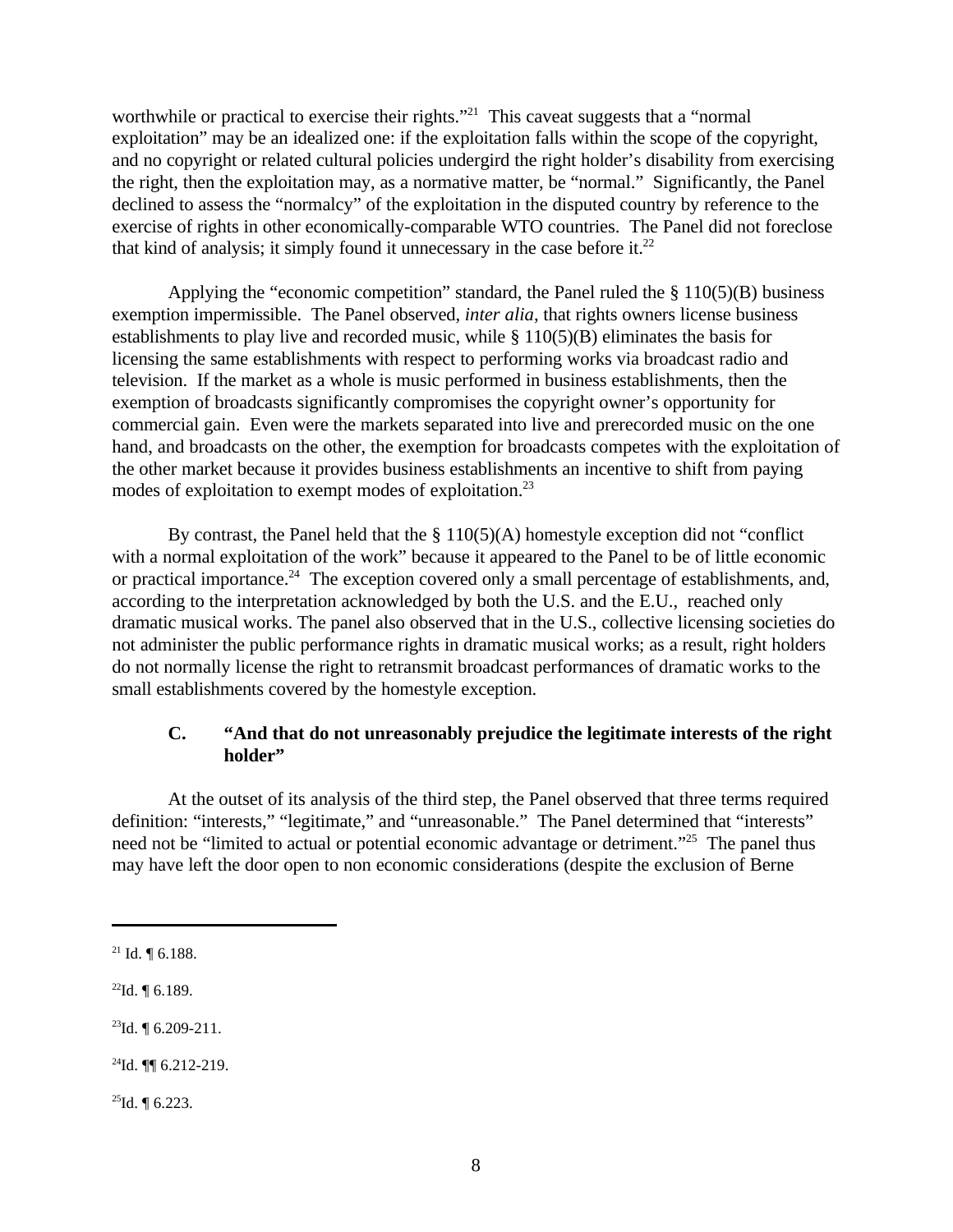Conv. art. 6bis from TRIPs incorporation); the current controversy, however, implicated only economic interests.

As for "legitimate," the Panel adduced both a "legal positivist" perspective (authorized or protected by law), and "a more normative perspective, in the context of calling for the protection of interests that are justifiable in the light of objectives that underlie the protection of exclusive rights."<sup>26</sup> Although the Panel did not further elaborate on the normative content of the right holder's "legitimate" interests, one might suppose that, for example, censorship would not be one of these. Thus, an author would not have a "legitimate" interest in preventing publication of an unfavorable book review: an exception that allowed quotations for purposes of criticism would therefore not harm the author's "legitimate"interests, even if the resulting book review depressed the book's sales. The § 110(5) controversy, it bears emphasis, concerned a pork barrel exemption purely for the benefit of certain business consumers of copyrighted works; it did not implicate any of the free speech or scholarship interests that underlie many other copyright exceptions. As a result, the Panel decision does not purport to offer guidance toward analyzing the "legitimacy" of right holder interests when they are confronted with the creative interests of other authors.

With regard to tolerable levels of "prejudice," the Panel noted that the text's formulation, "not unreasonably prejudice" "connotes a slightly stricter standard" than "reasonable."<sup>27</sup> While acknowledging that the treaty text permits copyright owner's interests to undergo some prejudice, the Panel determined that the prejudice would reach an "unreasonable" level "if an exception or limitation causes or has the potential to cause an unreasonable loss of income to the copyright owner."<sup>28</sup> Citing the "persuasive value" of the WIPO Guide to the Berne Convention, the Panel noted that the prejudice might be brought back to tolerable levels were compensation at least provided: "in cases where there would be a serious loss of profit for the copyright owner, the law should provide him with some compensation (a system of compulsory licensing with equitable remuneration)."<sup>29</sup> The U.S. exception, however, imposed an outright exemption, it did not offer any compensation.

Applying these standards to  $\S 110(5)(B)$ , the Panel rejected the U.S. argument that there was no "unreasonable" prejudice because, as a result of collective licensing of radio and television transmissions, right holders already received compensation for primary transmissions. The U.S. had endeavored to characterize the secondary transmissions effected by business establishments as incidental, and therefore too insignificant for their exemption to be deemed "unreasonable." The Panel, however, emphasized the distinct nature of each exclusive right; thus the retransmission right under Berne Convention art. 11bis(iii) must be considered separately from the public communication right under art. 11(1)(ii). In evaluating the prejudice, the Panel did not limit itself to the loss actually suffered by EU copyright owners. The U.S. had calculated that the maximum

 $^{26}$ Id. ¶ 6.224.

 $^{27}$ Id. ¶ 6.225.

 $^{28}$ Id. ¶ 6.229.

 $^{29}$ Id. ¶ 6.229 n. 205.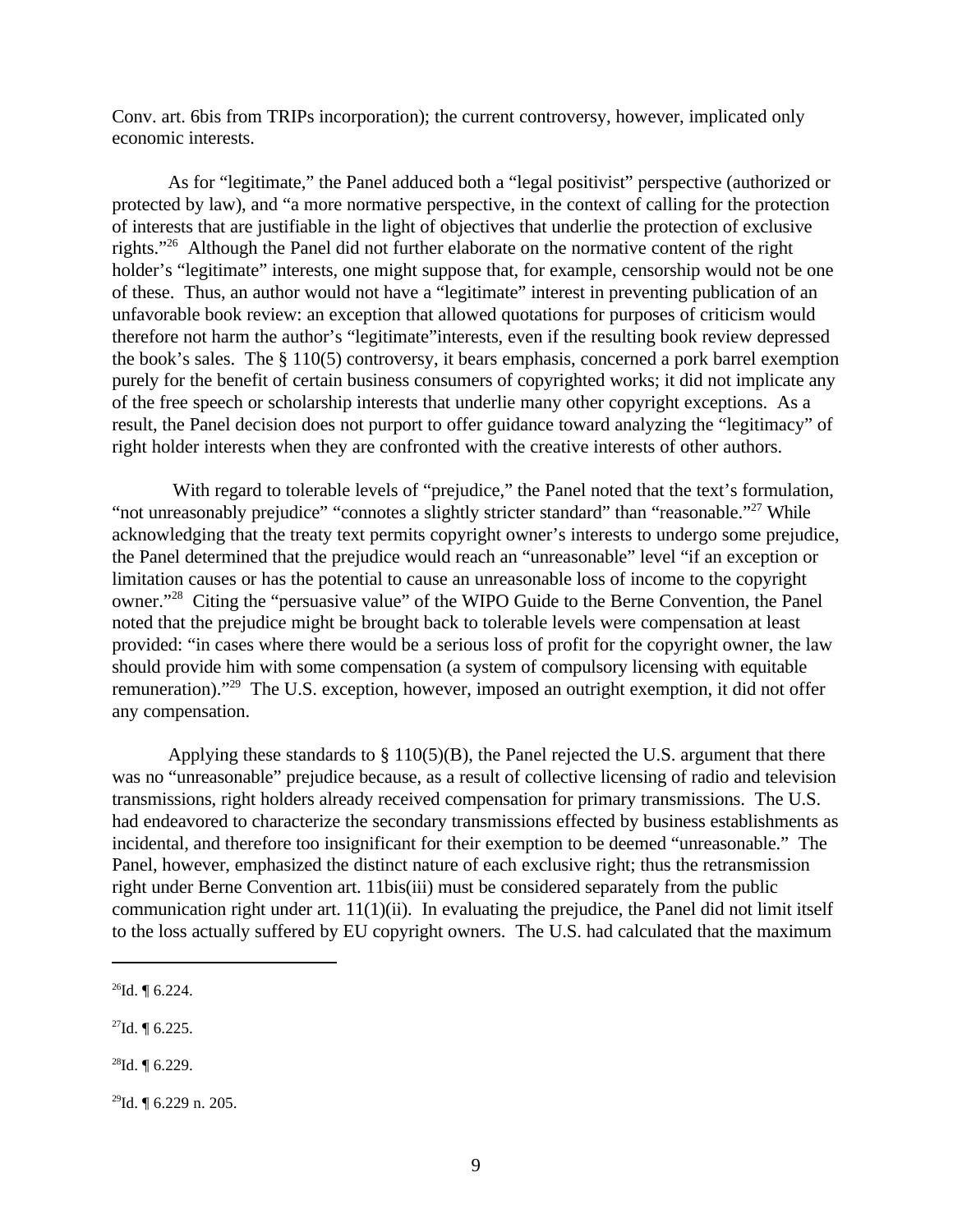effect of the § 110(5)(B) exemption was to reduce the licensing income by less than 5%, a de minimis and therefore reasonable amount, according to the U.S. The Panel instead emphasized that it was necessary to take into account not only current losses (which, might, indeed, have been deemed "reasonable") but also potential losses. The Panel ruled that the party asserting the legitimacy of the exception bore the burden of proof of reasonableness, and that the U.S. had not made a convincing showing that the potential harm would not be "unreasonable."<sup>30</sup> By contrast, the Panel accepted the homestyle exception because it exempted only a relatively small number of establishments, and the evidence showed that secondary transmissions of dramatic works were not a significant source of income for right holders.<sup>31</sup>

#### **II The Panel Decision's Analysis in Light of Other Interpretations of the Three Step Test and Its Broader Implications for Copyright Exceptions**

Under the Panel's decision, to survive scrutiny under TRIPs art. 13, the member state defending the challenged exemption or limitation bears the burden of showing:

(1) That the exemption is limited to a narrow and specifically defined class of uses ["certain special cases"], but the member state need not demonstrate or justify the local policy that underlies the exception;

(2) That the exempted use does not compete with an actual or potential source of economic gain from the ways right holders normally exercise rights under copyright ["conflict with a normal exploitation of the work"]; and

(3) That the exempted use does not unreasonably harm right holder interests that are justifiable in light of general copyright objectives ["not unreasonably prejudice the legitimate interests of the rightholder"]; the unreasonableness of the harm may be allayed if the member state imposes a compensation-ensuring compulsory license in lieu of an outright exemption.

Let us now compare the Panel's approach with the analyses offered by the leading commentators of the Berne Convention. By elucidating where the Panel decision comports with, and where it departs from, leading commentators, we hope to sharpen the analysis of the Panel decision's implications for other copyright exceptions. Reference to Berne Convention commentators is warranted because the three step test in TRIPs art. 13 derives from art. 9(2) of the Berne Convention. Art. 9(2) was the counterpart to the art. 9(1) right of reproduction introduced into Berne in the 1967 Stockholm Revision, and adopted in the 1971 Paris Act. Although most countries in the Berne Union recognized the right of reproduction before the right's Stockholm codification, Union members provided for different exceptions to the scope of the right. As a result, the Stockholm drafters confronted the task of devising guidelines that

<sup>30</sup> Id. ¶¶ 6.327-266.

<sup>31</sup> Id. ¶¶ 6.267-272.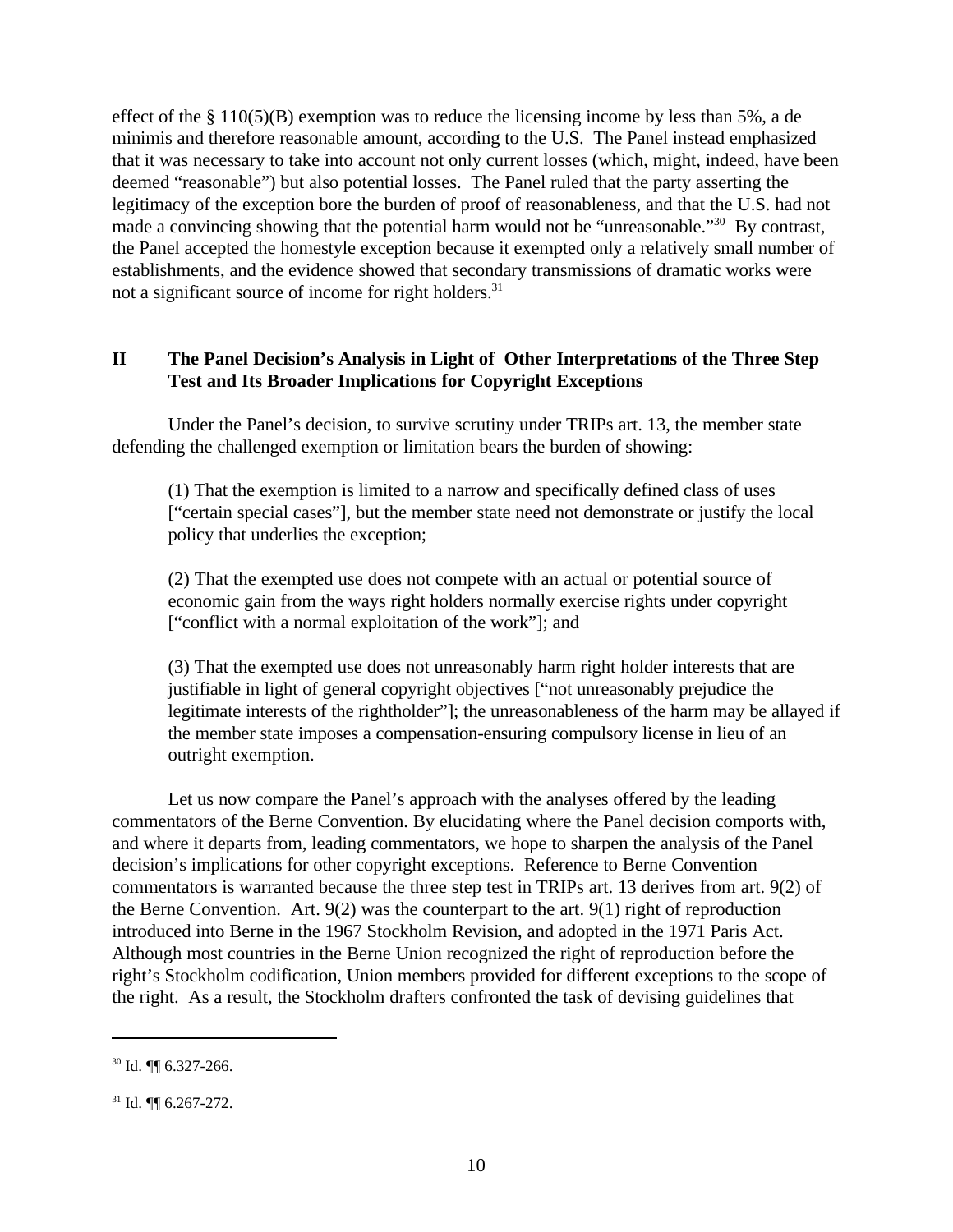would pose meaningful constraints on the creation of exceptions, yet accommodate existing member state exceptions.<sup>32</sup> Not surprisingly, this effort sparked extensive debate and revision of the proposed text.<sup>33</sup>

Before the WTO Panel decision, no adjudicative body had construed the meaning of art. 9(2). As for the provision's "legislative history," we have seen that the Swedish/BIRPI Study Group that proposed the first version of what ultimately became art. 9(2), focused on the "economic competition" that the exempted use would pose to the copyright holder. In his 1987 treatise, The Berne Convention: 1886-1986, Professor Ricketson extensively reviewed other preparatory documents in an effort to articulate the meaning of art. 9(2). As the leading authority on the Berne Convention, Professor Ricketson's interpretation of the three-step test merits particular attention. The WTO Panel also noted the "persuasive value" of the 1978 WIPO Guide to the Berne Convention, authored by Claude Masouyé, then-Director of WIPO's copyright division. In comparing the Panel's analysis with that of other commentators, we will also take account of another important source for interpreting the three-step test: the 1976 treatise by Desbois, André Françon, and André Kéréver, Les Conventions Internationales du Droit d'Auteur et des Droits Voisins.

#### **A. "Certain special cases"**

Of the three commentators discussed here, only Professor Ricketson proposes a detailed analysis of the first step. He offers a two-part reading. First, the exception must be for a specific purpose; exceptions covering a broad range of subject matter or of uses would not be permissible. Second, an exception must be justified by some "clear reason of public policy or some other exceptional circumstance."<sup>34</sup> As we have seen, the Panel decision rejected the second interpretation.<sup>35</sup> The drafting history of art  $9(2)$  is scant on this point. Professor Ricketson quotes some of the alternative terminology submitted during the drafting process: the terms "particular" and "specific" appear in some drafts in lieu of "special."<sup>36</sup> Arguably, the term "special" carries more normative connotations than "particular" or "specific." In the absence of a record of debate on the choice of "special," however, it is not apparent that the drafters intended to incorporate a policy justification into the first step of the test.

Moreover, the drafting history regarding "normal exploitation" suggests that "certain special cases"does not necessarily have a normative dimension. As the Panel decision explains in its analysis of the second step, the term "normal exploitation" was understood to accommodate the perpetuation of the accretion of local exceptions already in place at the time of art. 9's

 $32$  RICKETSON, supra,  $\P$  9.2

<sup>33</sup> Id. ¶¶ 9.3-5.

 $34$  RICKETSON,  $\P$  9.6.

<sup>35</sup> Panel decision ¶¶ 6.111-112

<sup>36</sup> RICKETSON, ¶¶ 9.3-9.5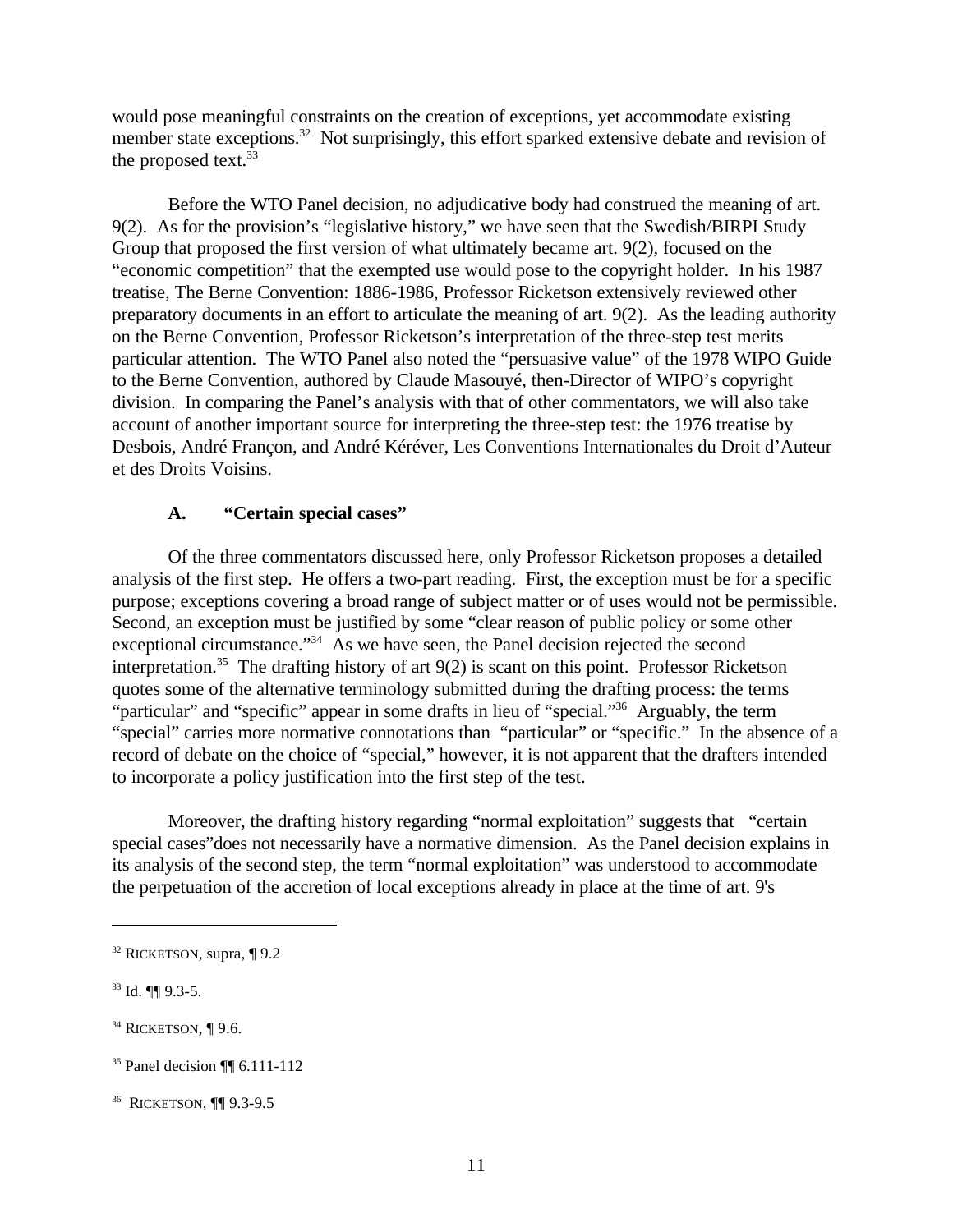adoption.<sup>37</sup> Although the Stockholm study quoted by the Panel referred to "domestic laws" already contain[ing] a series of exceptions in favour of various public and cultural interests,"<sup>38</sup> it is not clear that all of these exceptions could in fact claim persuasive policy underpinnings. Because art. 9(2) creates a hierarchy of analysis – that is, step one is the threshold to be crossed before analysis of the other criteria may be undertaken – an adjudicator would not need to reach the question of "normal exploitation" if the "certain special cases" condition were not satisfied.<sup>39</sup> As a result, if the drafters were positing compatibility of preexisting national exceptions with "normal exploitation," they must have assumed the exceptions qualified as "certain special cases." If not all those preexisting exceptions could boast a strong policy justification, then "special cases" can include unworthy as well as laudable exceptions, so long as they are sufficiently narrow. The normative inquiry is deferred to the second two steps.

 Finally, in the opinion of this writer, the Panel decision correctly eschewed inquiry into the motivation for a particular exception. The record of the 1967 and 1971 Acts does not clearly preclude pork barrel-type exceptions (if they are sufficiently discrete), and the WTO may be illsuited to condemn local giveaways of this kind. Recall that no exemption, however worthy the policy underlying it, will survive scrutiny if it "conflicts with a normal exploitation" or "unreasonably prejudices the legitimate interests of the right holder." If there are trade distortions, they will arise from non compliance with the second or third steps. It is not clear that a dubious purpose, standing alone, would give rise to a trade distortion. By rejecting a normative component to the first step, the Panel avoided embroiling itself in evaluating the merits of local policy determinations (or of local concessions to powerful lobbies). Exercising diplomatic caution in this case, moreover, does not undermine the essential inquiry, since bad consequences of bad policy decisions may be redressed through application of the second and third steps.

#### **B. "Normal exploitation"**

All three commentators address the second step. Professor Ricketson posits that "common sense" indicates that "normal exploitation" refers simply to "the ways in which an author might reasonably be expected to exploit his work in the normal course of events." There are some uses an author would not normally expect to be paid for, even though they fall within the literal scope of the right, for example, copying a work for use in court proceedings. Receiving payment for these kinds of uses therefore would exceed the work's normal exploitation. The normalcy of the exploitation, however, may depend on the nature of the work at issue.40 In a later commentary, Professor Ricketson further indicates that there might be no

 $37$ Panel decision ¶ 6.181.

<sup>38</sup>Stockholm study, supra note 17, at 41.

<sup>&</sup>lt;sup>39</sup>See Panel decision ¶ 6.160, observing that its finding that § 110(5)(B) fails the first step suffices to hold the U.S. in violation of art. 13 on this ground, but determining that because  $\S$  110(5)(A) satisfied the first step, it would be necessary to reach the second and third steps for § 110(5)(A); given the close relationship between §§ 110(5)(A) and (B), the Panel concluded that it would apply its analysis of the last two steps to  $\S 110(5)(B)$  as well.

<sup>&</sup>lt;sup>40</sup> RICKETSON, ¶ 9.7.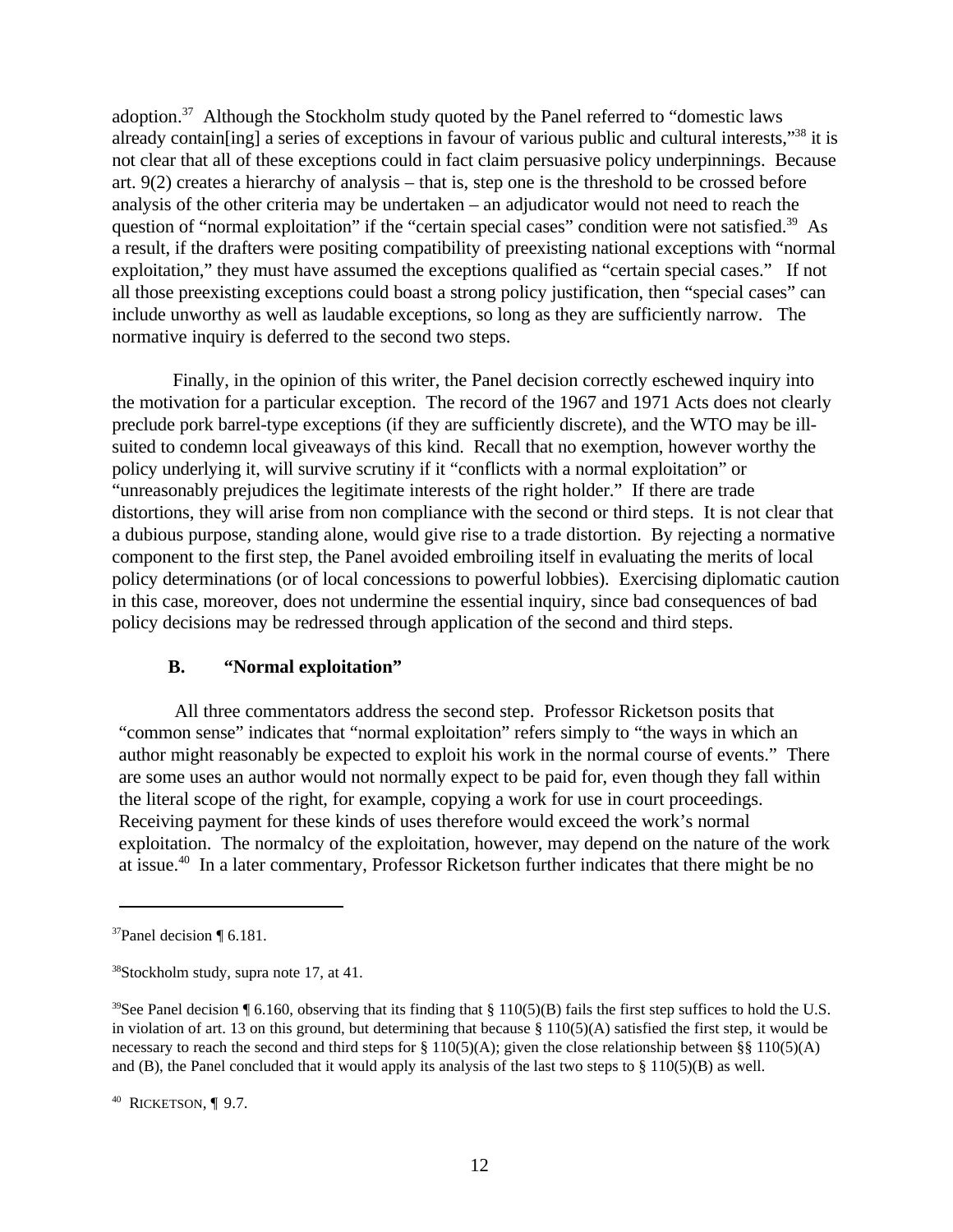conflict with a normal exploitation when "there is no realistic possibility that the copyright owner would be able to enforce her rights, either by way of refusing permission or obtaining a fee by free negotiation . . ."<sup>41</sup> This suggests that the "normal" exploitation of a work may change with technology or other developments. Uses whose control once presented excessively high transaction costs might today or tomorrow be more susceptible to effective licensing, and therefore might enter the fold of "normal exploitations."<sup>42</sup> This kind of analysis shows, however, as Professor Paul Goldstein has remarked, that "an obvious circularity underlies" the "normal exploitation" criterion. "At least historically, an author will normally exploit a work only in those markets where he is assured of legal rights; by definition, markets for exempted uses fall outside the range of normal exploitation. Consequently, it might be thought that to expand an exemption is to shrink the "normal market,' while to expand the definition of 'normal market' is to shrink the permitted exception."<sup>43</sup>

Professor Goldstein would avoid this "logical paradox" by reference to the WIPO Guide's approach, which appears to privilege the current or anticipated principal means of producing and vending particular kinds of works (the example given in the WIPO Guide is the printing and sale of novels and school books; Professor Goldstein suggests that the marketing of audiovisual works on DVD is another, even if little such marketing has yet occurred today).<sup>44</sup> The WIPO Guide otherwise offers little analysis of what constitutes a "normal" exploitation. The WIPO Guide emphasizes that if the exception conflicts with a normal exploitation, it is impermissible. As a result, the compromise measure of compulsory licensing, which comes into play when there is no conflict with a normal exploitation, but when the exception unreasonably prejudices the author's legitimate interests, would not be appropriate.

The Desbois, Françon, Kéréver treatise also stresses that absence of conflict with a normal exploitation is a "*sine qua non* -- only if this condition is satisfied is there reason to concern oneself with whether the [third] is satisfied or not*.*" <sup>45</sup> This treatise does not substantially elaborate on the meaning of "normal exploitation," however, except by way of an example comparing "normal exploitation" with "unreasonable prejudice." The treatise suggests that photocopying large numbers of copies would conflict with a normal exploitation; systematic,

<sup>41</sup>Sam Ricketson, *Interational Conventions and Treaties*, in LIBBY BAULCH, MICHAEL GREEN AND MARY WYBURN, EDS., THE BOUNDARIES OF COPYRIGHT, ITS PROPER LIMITATIONS AND EXCEPTIONS 10-11(ALAI Study Days, Cambridge, 14-17 September 1998)(1999). He also cautions that in those instances, an exception for the use "would clearly be caught by the third criterion . . ." and therefore should be subject to compulsory licensing.

<sup>&</sup>lt;sup>42</sup>See, e.g., American Geophysical Union v. Texaco, Inc., 60 F.2d 913 (2d Cir. 1995)(contrasting difficulty of administering photocopy rights in mid-seventies with relative ease of licensing in mid-nineties).

<sup>43</sup>PAUL GOLDSTEIN, INTERNATIONAL COPYRIGHT: PRINCIPLES, LAW AND PRACTICE § 5.5 (2001).

<sup>44</sup>CLAUDE MASOUYÉ, GUIDE TO THE BERNE CONVENTION FOR THE PROTECTION OF LITERARY AND ARTISTIC WORKS, [hereafter WIPO GUIDE] at ¶ 9.7 (1978).

<sup>45</sup>HENRI DESBOIS, ANDRÉ FRANÇON AND ANDRÉ KÉRÉVER, LES CONVENTIONS INTERNATIONALES DU DROIT D'AUTEUR ET DES DROITS VOISINS ¶ 173 (1976).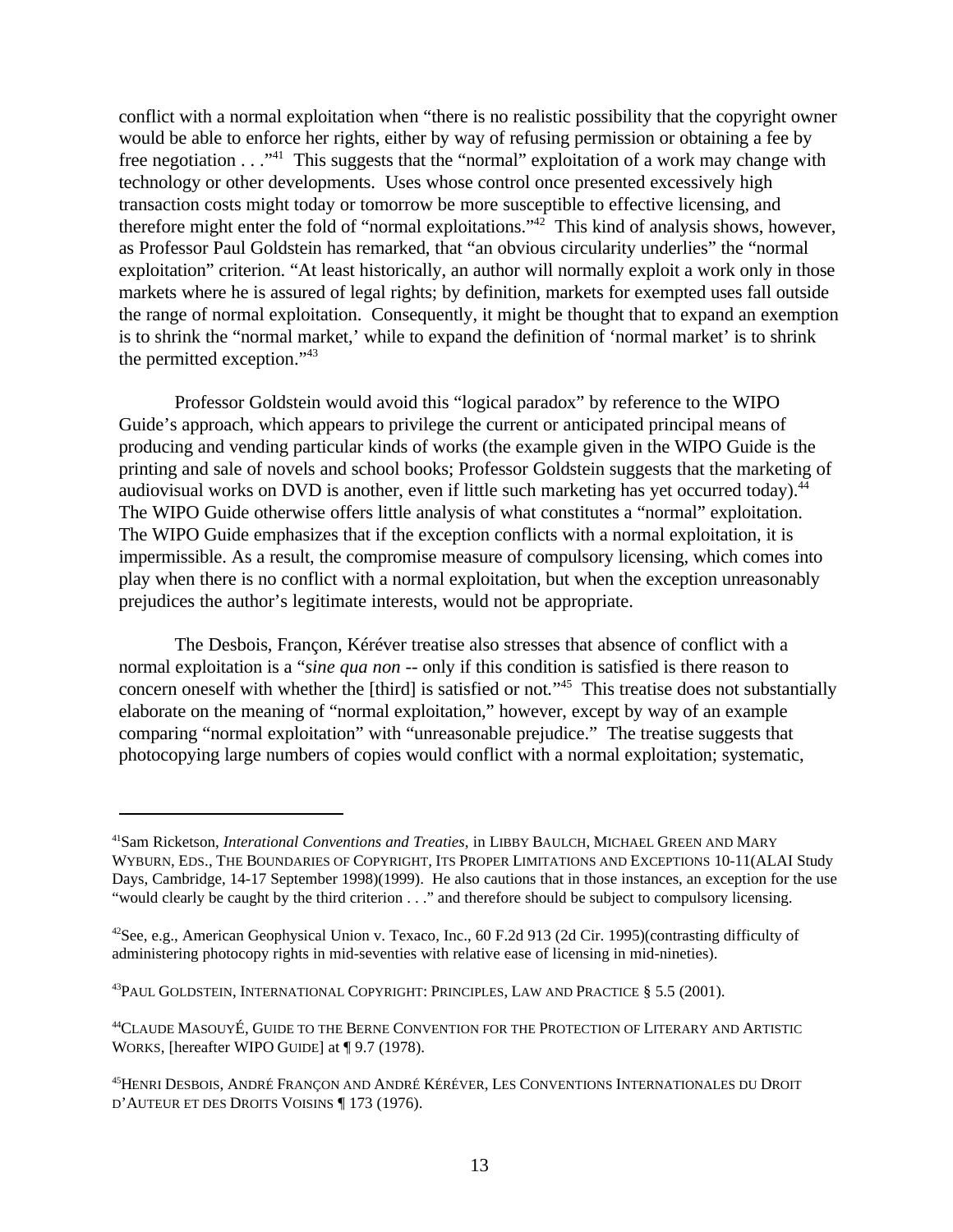institutional photocopying of single copies would not conflict, but could unreasonably prejudice the author's legitimate interests, and therefore could be made subject to a compulsory license.<sup>46</sup>

These sources' inquiry into the "normalcy" of the exploitation appears to focus primarily on what the Panel called the "empirical" aspect of the term "normal exploitation." The issue seems to be whether today the right owner is, or tomorrow will be, in fact exploiting a particular market. Most do not clearly confront the "normative" dimension that the Panel further perceived in the second step, although Professor Ricketson's reference to "the ways in which an author might *reasonably* be expected to exploit his work" (emphasis supplied) hints at a normative, as well as an empirical, criterion. That said, having announced the existence of a normative dimension, the Panel did not clearly articulate its content. In fact, the Panel's suggestion that one might discern the normative connotations of the second step by considering "those forms of exploitation which, with a certain degree of likelihood and plausibility, could acquire considerable economic or practical importance,"<sup>47</sup> seems more like a direction to anticipate what the empirical situation will be, than an explanation of what the right holder's markets *should* cover. Admittedly, as observed earlier, the case before the WTO Panel did not present significant normative difficulties, since the pork barrel exception at issue did not further speech, scholarship, or other creative activities often fostered by copyright exceptions.

The absence of a genuine normative problem could lead one to oversimplify the synthesis of the Panel decision and other authorities. Arguably, any economically significant exploitation that the right holder realistically can, or will be able to, individually license comes within the scope of a "normal exploitation." So stated, however, there is a risk that even traditionally privileged uses, such as scholarship or parody, could be deemed "normal exploitations," assuming copyright owners could develop a low transactions cost method of charging for them. It is not sufficient to reply that the desirability of charging for these uses may be addressed as part of the step three inquiry into the "legitimate" interests of the author: the authorities agree that one does not get to step three if the exception conflicts with a "normal exploitation." As a result, it is all the more important to bear in mind the factual context of the Panel decision. Should a controversy requiring examination of a speech- or scholarship-motivated exception under the three-step test come before a WTO Panel, or, for that matter, a member state court, that institution should consider whether, as a normative matter, there is a "market" for criticism and similar kinds of uses that the copyright owner should control.<sup>48</sup>

The predominantly economic focus of the Panel's analysis may be very useful in evaluating "market failure" and similarly economically-motivated exceptions, but still may prove too much, if the result is to outlaw the exception entirely, rather than remitting it to review under the more conciliatory third step of the test. Consider, for example, private copying. If de

 $^{46}$ Id.

 $47$ Panel decision ¶ 6.180.

<sup>&</sup>lt;sup>48</sup>Cf. Campbell v. Acuff-Rose Music, Inc, 510 U.S. 569 (1994) ("no market" for parodies, even if copyright owner could license them).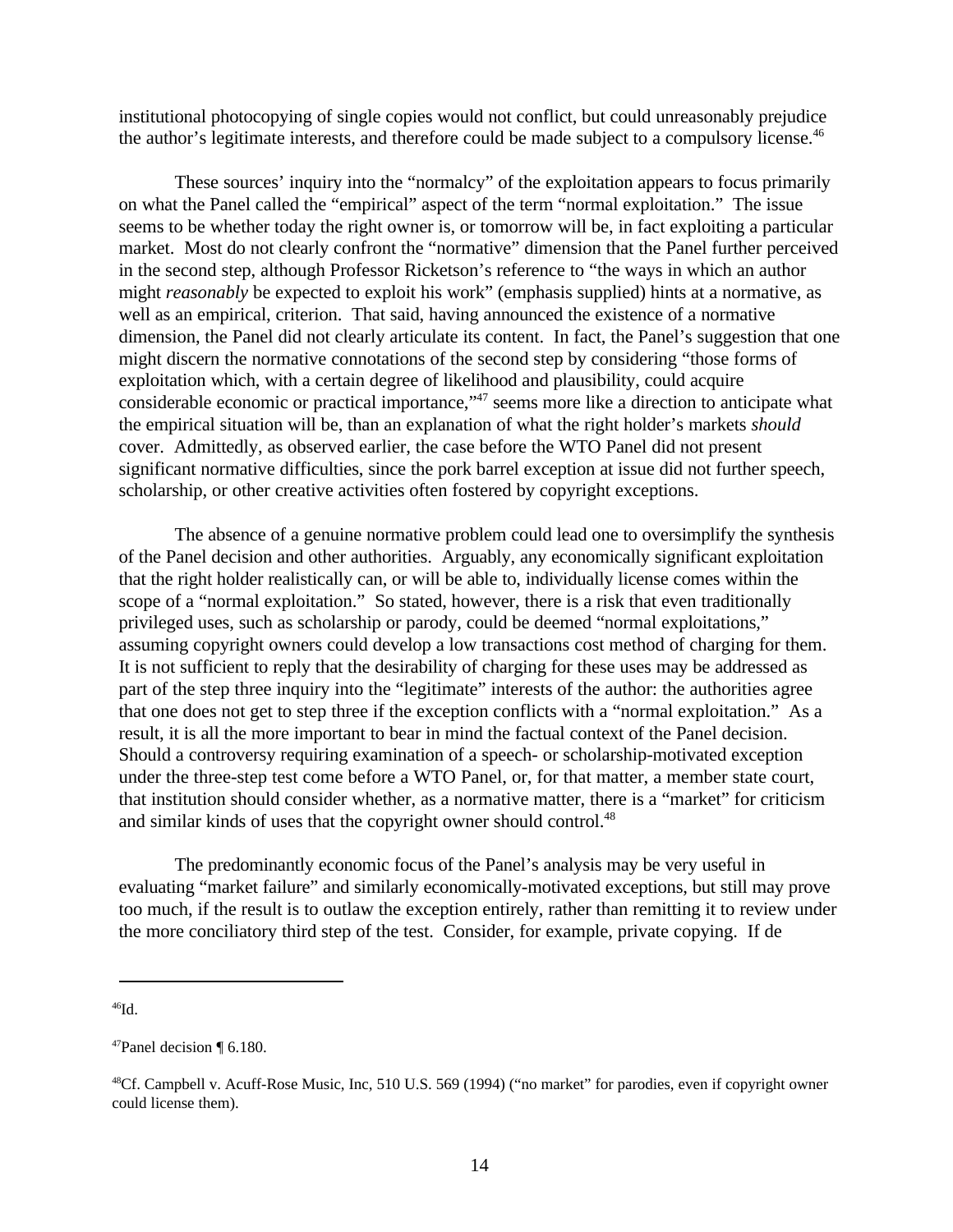minimis impact or practical unenforceability have historically justified private copying exceptions, then modern technology considerably belies both premises. Were those the only justifications, then one would be tempted to conclude that private copying exceptions today conflict with a normal exploitation. If they so conflict, then there should be no private copying exception, even alleviated by a compulsory license. Were there also a non economic motivation for the exception, by contrast, it would be appropriate to develop the neglected normative dimension of "normal" exploitation. Suppose that justification were privacy or personal autonomy; one might contend that an author may not "*reasonably* be expected to exploit his work" in a manner that intrudes on end-user (as opposed to intermediary) autonomy. Of course, this argument threatens to prove too much the other way; it does, nonetheless, open the door to further inquiry under the third step.

#### **C. "Unreasonably prejudice legitimate interests"**

The authorities agree that the third step specifies "unreasonable" prejudice, because *some* prejudice will flow from any exception.<sup>49</sup> While the text of art.  $9(2)$  does not refer explicitly to compulsory licenses, the preparatory documents and the commentators concur that the harm may be rendered "reasonable" if the author is equitably compensated, including by means of a compulsory license.<sup>50</sup> This does not mean that every exception should entail a compulsory license. Compulsory licenses that "conflict with a normal exploitation," for example, that pricefix where the market would otherwise permit transactional licensing, and that lack sufficient non economic justification, should fail the second step.<sup>51</sup> By the same token, some exceptions will cause so little prejudice that the compromise measure of a compulsory license would not be required.

 "Reasonableness" here appears to be an economic criterion. The Panel also alluded to normative criteria in its evocation of the "legitimate interests" of the right holders, but the commentators examined here do not directly discuss this component of the third step. As a general matter, the same normative concerns that advocated against a purely economic evaluation of "normal exploitation" should similarly inform the analysis of whether the right holder's interests are "legitimate." The "general copyright objectives" that the Panel evoked certainly include solicitude for the creativity of second authors. Hence the illegitimacy of an author's interest in silencing criticism. Where the author's interest is not legitimate, it appears that no compensation is owing, even by means of a compulsory license.

But what should the analysis be when the legitimacy of the author's interest may vary with the intensity with which it is asserted? That is, the author may have a legitimate interest in

<sup>49</sup> RICKETSON, ¶ 9.8; WIPO GUIDE ¶ 9.8; DESBOIS ¶ 173.

<sup>50</sup>Id. See also Actes of the Stockholm Conference, vol. II, n. 85, p. 15, *quoted in* DESBOIS, supra..

 $<sup>51</sup>$ Query, for example, whether this should be the case for the U.S. compulsory license for mechanical reproductions</sup> of musical compositions, see 17 U.S.C. § 115.